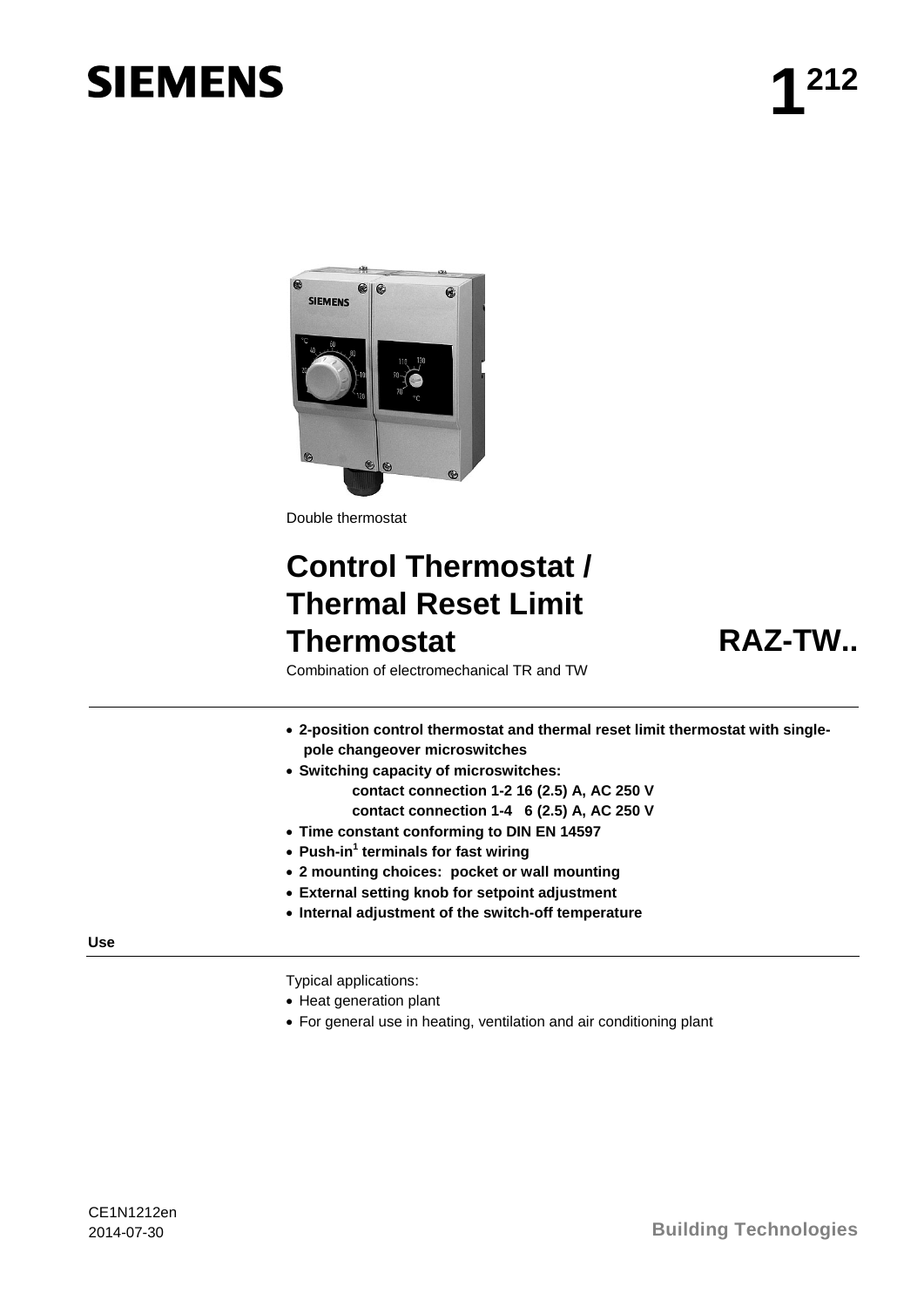When the adjustable setpoint of the control thermostat (RAZ-TR..) is reached on rising temperature, contact connection 1-2 changes over to contact connection 1-4. When the temperature of the medium falls by the value of the switching differential, the control thermostat reverts to contact connection 1-2.

When the internally adjusted switch-off temperature of the thermal reset limit thermostat (RAZ-TW..) is reached, contact connection 1-2 changes over to contact connection 1-4. When the temperature of the medium falls by the value of the switching differential, the thermal reset limit thermostat (RAZ-TW..) reverts to contact connection 1-2.

#### **Type summary**

| Product number | Stock number | Control and<br>temperature range | Capillary tube<br>length | Scope of delivery                                                                                   |
|----------------|--------------|----------------------------------|--------------------------|-----------------------------------------------------------------------------------------------------|
| RAZ-TW.1000P-J | S55700-P140  | (TR) 1595 °C<br>(TW) 1595 °C     | 700 mm                   | Double pocket for 2<br>sensing elements,<br>100mm length                                            |
| RAZ-TW.1200P-J | S55700-P141  | (TR) 40120 °C<br>(TW) 40120 °C   | 700 mm                   | (ALT-DB100J, brass<br>nickel-plated, PN10),<br>cable gland<br>M20 x 1.5 mm<br>Mounting instructions |

# If the accessories required are not those included in the standard set, they can be ordered separately according to the type reference given in data sheets N1193 and N1194 (pockets). Double pocket (ALT-DB..J) with the ending "J" fits to this RAZ units only. When ordering, please give type reference according to "Type summary" (standard set). **Accessories**  $\sqrt{1}$  Important **Ordering**

#### **Mechanical design**

| Double housing | The base of the thermostat is made of PA (reinforced) and is designed for pocket or wall |
|----------------|------------------------------------------------------------------------------------------|
|                | mounting; the electromechanical control thermostat (TR) and the thermal reset limit      |
|                | thermostat (TW) use 2 separate capillary type sensing elements.                          |
|                | The cover is made of PA and accommodates the setpoint setting knob plus the viewing      |
|                | window.                                                                                  |
|                | The cable gland is M20 x 1.5 mm.                                                         |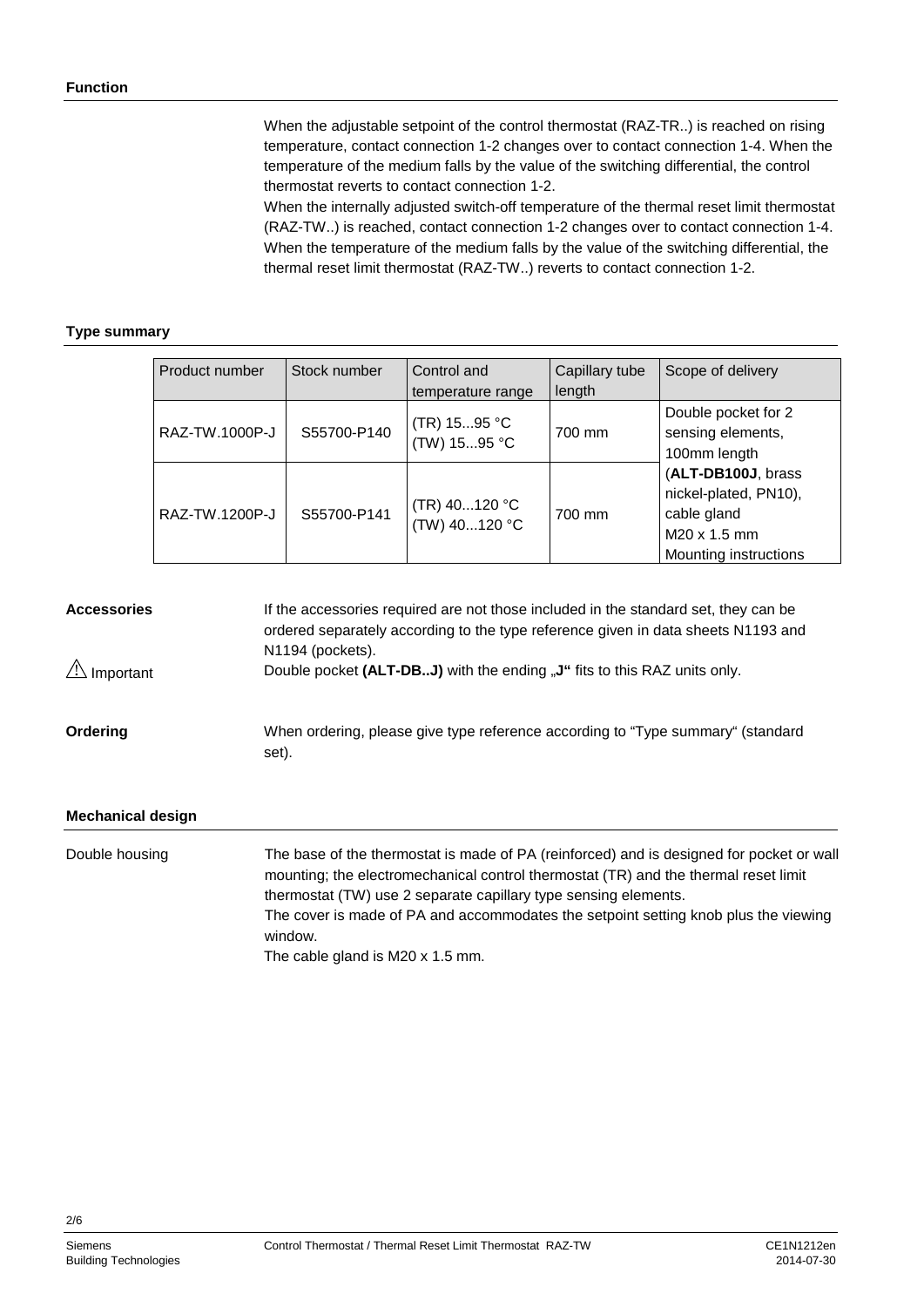## **Notes**

| Mounting aid                                           | Installation Instructions are enclosed in the package.                                                                                                                                                                                                           |
|--------------------------------------------------------|------------------------------------------------------------------------------------------------------------------------------------------------------------------------------------------------------------------------------------------------------------------|
| Mounting location                                      | It must be ensured that there is sufficient clearance above the thermostat for adjusting<br>the setpoint and for removing or replacing the thermostat, if required.                                                                                              |
| Pocket mounting<br>$\mathbb{A}$ Important              | Mount the pocket and adjust the hexagon as required. Immerse the capillary sensing<br>element in the pocket and secure the base to the pocket by means of the screw.<br>Double pocket (ALT-DBJ) with the ending "J" fits to this RAZ units only.                 |
| Wall mounting with<br>sensing element in the<br>pocket | To prepare for wall mounting, knock out the fixing holes in the housing and pull out the<br>capillary tube until the required length is reached. After immersing the capillary sensing<br>elements in the pocket, secure it with a clamp (mounting accessories). |
| $\sqrt{2}$ Temperature setting                         | The internal limit temperature must be adjusted only by qualified personnel.                                                                                                                                                                                     |
| $\triangle$ Wiring                                     | The appliance must be wired by the installer only.<br>The cables used must meet the insulation requirements for mains voltage.<br>Wire the thermostat according to the connection diagram and in compliance with local<br>regulations.                           |
| $\mathcal{L}$ Max. AC 250 V                            | Caution: prior to opening the housing, disconnect the thermostat from the mains supply.                                                                                                                                                                          |
|                                                        | Earth connections must be made in compliance with the regulations.                                                                                                                                                                                               |
| <b>Disposal</b>                                        |                                                                                                                                                                                                                                                                  |



The devices are considered electronics devices for disposal in terms of European Directive 2012/19/EU and may not be disposed of as domestic waste.

• Dispose of the device via the channels provided for this purpose.

• Comply with all local and currently applicable laws and regulations.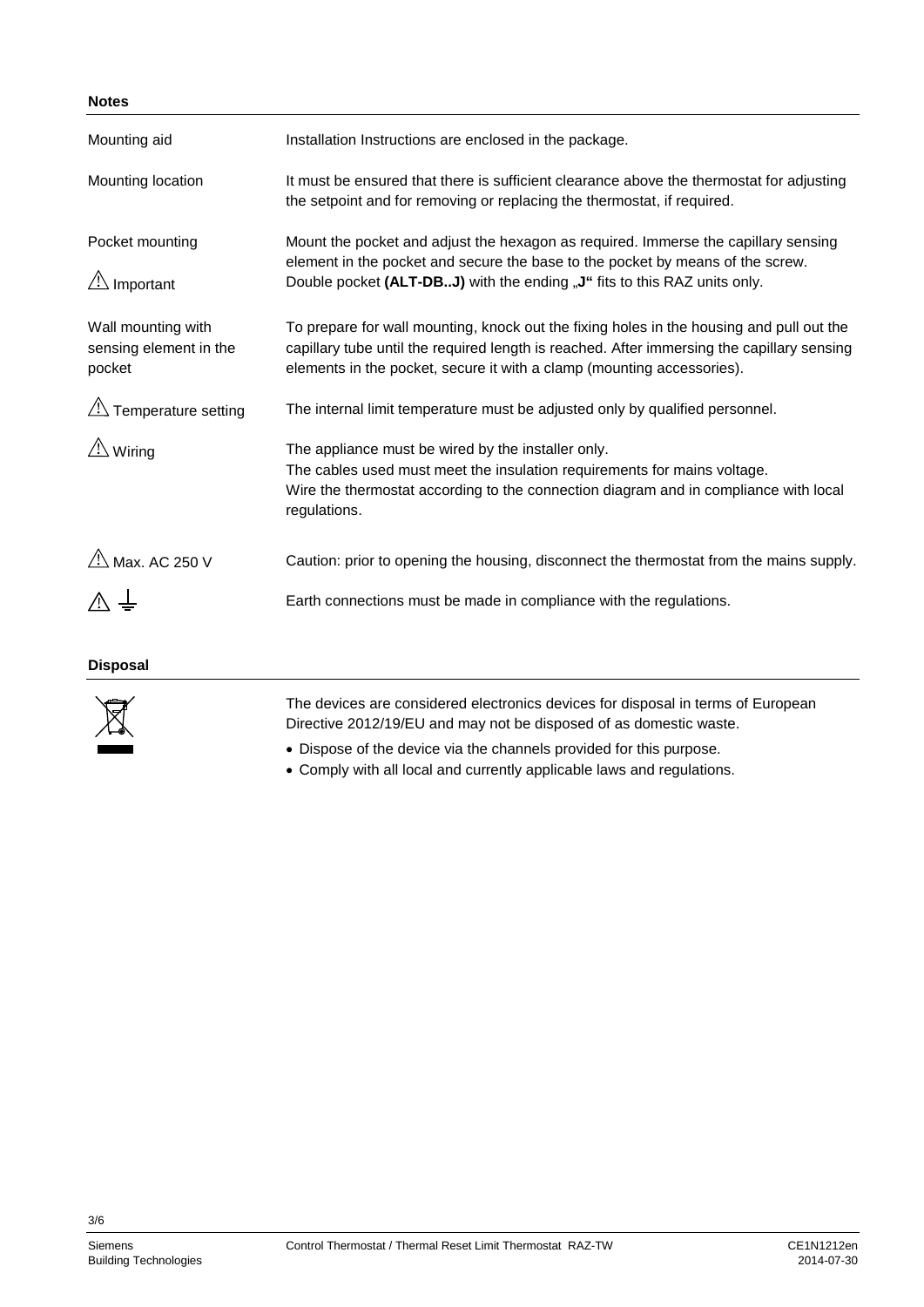## **Technical data**

| Switching mechanism | Switching capacity<br>AC 24250 V                                      |                                           |  |  |  |  |
|---------------------|-----------------------------------------------------------------------|-------------------------------------------|--|--|--|--|
| of TR and TW        | Nominal voltage<br>Nominal current $I(I_M)$ contact connection 1-2    | $0.116(2.5)$ A                            |  |  |  |  |
|                     | contact connection 1-4                                                | $0.1 6(2.5)$ A                            |  |  |  |  |
|                     | <b>External fuse</b>                                                  | 16 A                                      |  |  |  |  |
|                     | Life expectancy at nominal rating                                     |                                           |  |  |  |  |
|                     | TR contact                                                            | min. 250 000 switching cycles             |  |  |  |  |
|                     | TW contact                                                            | min. 100 000 switching cycles             |  |  |  |  |
|                     | Safety class                                                          | I to EN 60 730                            |  |  |  |  |
|                     | Degree of protection:                                                 | IP 40 to EN 60 529                        |  |  |  |  |
|                     | Temperature range RAZ-TW.1000P-J                                      |                                           |  |  |  |  |
|                     | Externally adjustable control temperature (TR)                        | 1595 °C                                   |  |  |  |  |
|                     | Internally adjustable switch-off temperature (TW)1595 °C (with tool)  |                                           |  |  |  |  |
|                     | Temperature range RAZ-TW.1200P-J                                      |                                           |  |  |  |  |
|                     | Externally adjustable control temperature (TR)<br>40120 °C            |                                           |  |  |  |  |
|                     | Internally adjustable switch-off temperature (TW)40120 °C (with tool) |                                           |  |  |  |  |
|                     | Thermal switching differential TR and TW                              | 6 K (range dependent)                     |  |  |  |  |
| Directives and      | Product standard                                                      | EN 60730-x                                |  |  |  |  |
| Standards           |                                                                       | DIN EN 14597 <sup>2)</sup><br>(TW 1197)   |  |  |  |  |
|                     | EU Conformity (CE)                                                    | CE1T1206xx <sup>2)</sup>                  |  |  |  |  |
|                     | Radio interference protection                                         | click rate $N \le 5$ to EN 55 014         |  |  |  |  |
| Environmental       | Operation                                                             | class 3K5 to IEC 60 721-3-3               |  |  |  |  |
| conditions          | Max. temperature on bulb                                              |                                           |  |  |  |  |
|                     | RAZ-TW.1000P-J                                                        | max. switch-off temperature +25 K         |  |  |  |  |
|                     | RAZ-TW.1200P-J                                                        | max. switch-off temperature +25 K         |  |  |  |  |
|                     | Ambient temperature at the housing                                    | max. 80 °C (T80)                          |  |  |  |  |
|                     | Humidity                                                              | $<$ 95 % r.h.                             |  |  |  |  |
|                     | Mechanism                                                             | class 3M2 to IEC 60 721-3-3               |  |  |  |  |
|                     | Storage and transport                                                 | class 2K3 to IEC 60 721-3-2               |  |  |  |  |
|                     | Ambient temperature                                                   | $-25+70 °C$                               |  |  |  |  |
|                     | Humidity                                                              | < 95 % r.h.                               |  |  |  |  |
|                     | Max. temperature socket                                               | 125 °C                                    |  |  |  |  |
|                     | Degree of pollution                                                   | 2 normal to EN 60 730                     |  |  |  |  |
|                     | Controlled medium                                                     | Water, oil and air                        |  |  |  |  |
|                     | Influence of the ambient temperature                                  | $-0.18 °C$ <sup>o</sup> C                 |  |  |  |  |
| Calibration         | Manufacturing deviation TR and TW                                     | ±3 °C                                     |  |  |  |  |
|                     | $< \pm 5 \%$<br>Drift after life expectancy TR and TW                 |                                           |  |  |  |  |
|                     | Calibrated for ambient temperature at the switching                   |                                           |  |  |  |  |
|                     | mechanism and capillary tube                                          | 22 °C to DIN 14597                        |  |  |  |  |
|                     | Time constant in: water                                               | <45 s to DIN 14597                        |  |  |  |  |
|                     | oil                                                                   | <60 s to DIN 14597                        |  |  |  |  |
|                     | air                                                                   | <120 s to DIN 14597                       |  |  |  |  |
| Connections         | Electrical connections                                                | Push-in <sup>2)</sup> terminals for wires |  |  |  |  |
|                     |                                                                       | 6 x 0.752.5 mm <sup>2</sup>               |  |  |  |  |
|                     | Earth connection                                                      | Push-in <sup>2)</sup> terminals for wires |  |  |  |  |
|                     |                                                                       | 2 x 0.752.5 mm <sup>2</sup>               |  |  |  |  |
|                     |                                                                       |                                           |  |  |  |  |
|                     | Cable entry gland                                                     | M20 x 1.5 mm                              |  |  |  |  |
|                     | External wiring flexible cord                                         | Type M attachment (designed to be         |  |  |  |  |
|                     |                                                                       | connected with prepared                   |  |  |  |  |
|                     |                                                                       | conductors, e.g. ferrules)                |  |  |  |  |
|                     |                                                                       |                                           |  |  |  |  |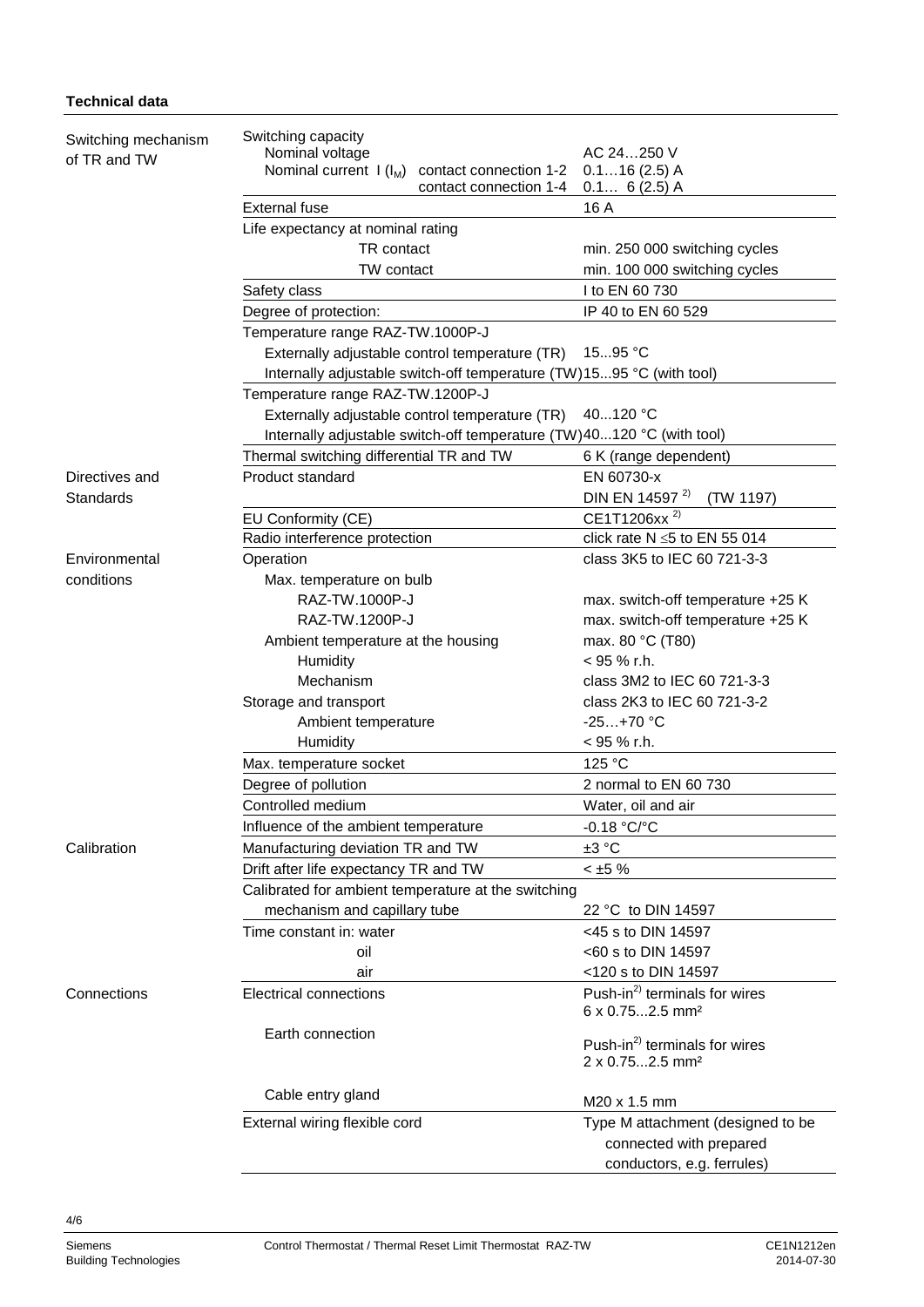| Housing colors                           | base RAL 7001 (dark-grey)       |  |
|------------------------------------------|---------------------------------|--|
|                                          | cover RAL 7035 (light-grey)     |  |
| Dimensions of sensing elements TR and TW | 6.5 mm dia. x 85 mm /           |  |
|                                          | 6.5 mm dia. x 76 mm             |  |
| Capillary length                         | 700 mm                          |  |
| Min. bending radius of capillary         | $R \text{ min.} = 5 \text{ mm}$ |  |
| Construction                             |                                 |  |
| Carrier of switching mechanism           | plastic                         |  |
| Capillary tube and sensing elements      | copper                          |  |
| Diaphragms                               | stainless steel                 |  |
| Weight of standard set                   | $0.53$ kg                       |  |
|                                          |                                 |  |

1) The documents can be downloaded from [http://siemens.com/bt/download.](http://siemens.com/bt/download)

2) "Push-in" is a patented connection technique developed by Weidmüller, Germany's leading manufacturer of electrical connection technology

# **Connection diagram**



TR/TW: Contact 1-2 closed = Normal mode

TR/TW: Contact 1-4 closed = Switch-off temperature